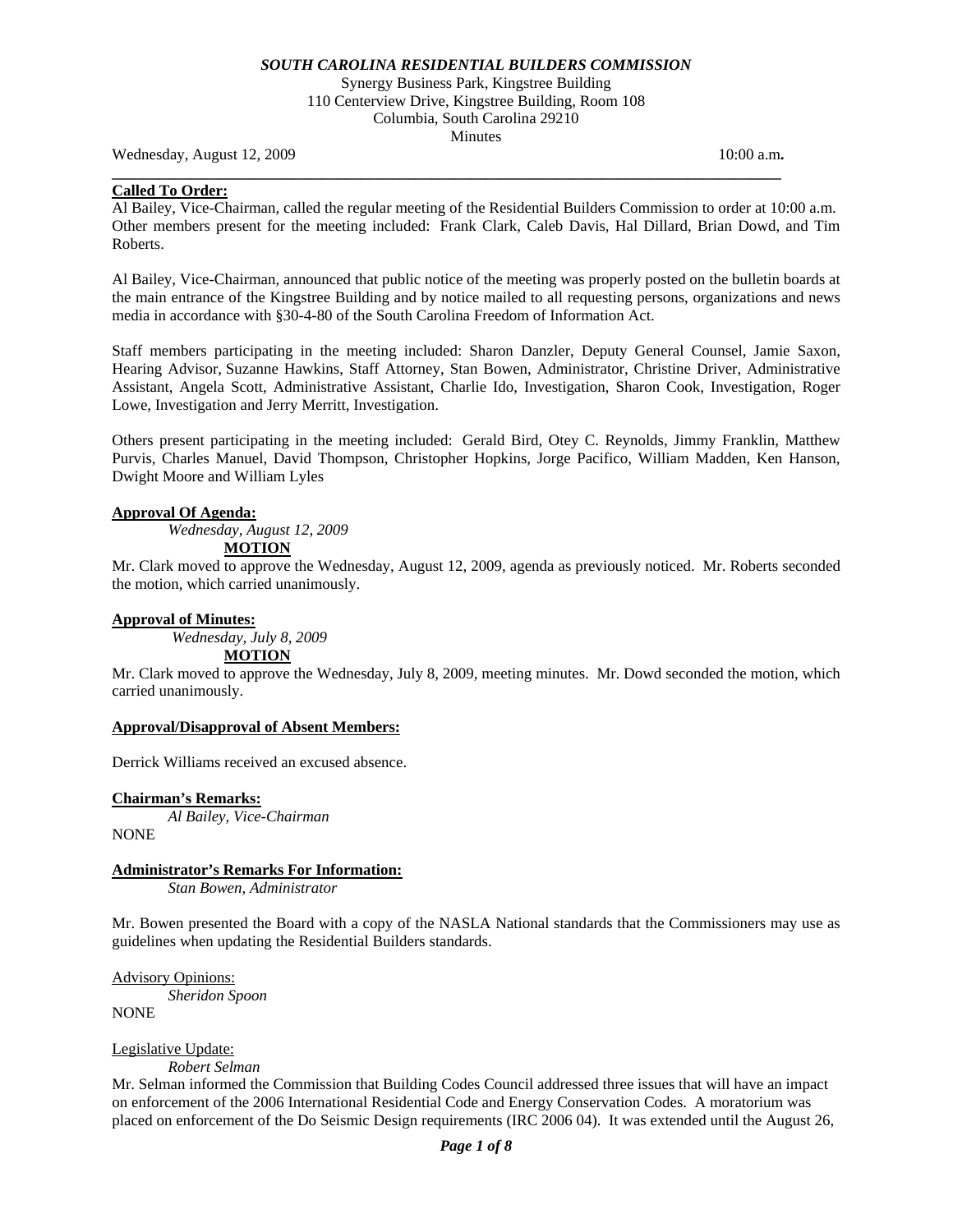Synergy Business Park, Kingstree Building 110 Centerview Drive, Kingstree Building, Room 108 Columbia, South Carolina 29210 Minutes

Wednesday, August 12, 2009 **10:00 a.m. 10:00 a.m. 10:00 a.m. 10:00 a.m.** 

2009, Building Codes Council meeting. The moratorium, which was due on July 1, 2009, but was continued to allow time for ISO to respond in writing to any potential effects the adoption of the Citadel seismic map may have on BCEGS ratings for local jurisdictions. A moratorium was placed on the mandatory use of R8 duct insulation until January 1, 2010. The moratorium is to allow suppliers and installers the time to deplete their stock of R6 duct insulation. A moratorium was placed on the mandatory use of the SHGC until January 1, 2010. The moratorium is to allow suppliers and installers the time to deplete their stock of clear glass windows.

**\_\_\_\_\_\_\_\_\_\_\_\_\_\_\_\_\_\_\_\_\_\_\_\_\_\_\_\_\_\_\_\_\_\_\_\_\_\_\_\_\_\_\_\_\_\_\_\_\_\_\_\_\_\_\_\_\_\_\_\_\_\_\_\_\_\_\_\_\_\_\_\_\_\_\_\_\_\_\_\_\_\_\_\_\_\_** 

#### **Old Business:**

NONE

#### **Recommendations of IRC:**

## **MOTION:**

Mr. Roberts made a motion, to approve the recommendations of the Investigative Review Committee. Mr. Clark seconded the motion, which carried unanimously.

#### **Recommendations of Guidelines:**

Mr. Clark made a motion, to approve the recommendations of the Investigative Review Committee. Mr. Dowd seconded the motion, which carried unanimously.

# **Application Reviews:**

#### *Mr. Gerald Bird*

Mr. Bird appeared before the Commission because he answered "yes" on his Residential Home Builder's Application that there have been judgments, liens, or claims filed against in the past 5 years. Due to Mr. Bird's answer, the application could not be processed in a routine manner. Mr. Bird waived his right to counsel. Mrs. Faye, Grainger, Court Reporter, swore in Mr. Bird.

Mr. Bird appeared before the Commission and offered the following testimony. Mr. Bird testified that a judgment was placed against him by Blue Ridge Custom Homes for \$30,000.00. He testified that he is not license but would like to become license as a Residential Home Builder.

#### **MOTION:**

Mr. Clark made a motion, to approve Mr. Bird's to sit for the Residential Builder's Exam once he provide a letter stating he has made payment arrangement to rectify the outstanding lien. Mr. Roberts seconded the motion, which carried unanimously.

#### *(This proceeding was recorded by a court reporter in order to produce a verbatim transcript if requested in accordance with the law.)*

### *Mr. Otey C. Reynolds*

Mr. Reynolds appeared before the Commission because he answered "yes" on his Residential Heating and Air Conditioner's Application that there were no judgments, liens, or claims filed against in the past 5 years. Due to Mr. Reynolds' answer, the application could not be processed in a routine manner. Mr. Reynolds waived his right to counsel. Mrs. Faye, Grainger, Court Reporter, swore in Mr. Reynolds.

Mr. Reynolds appeared before the Commission and offered the following testimony. Mr. Reynolds testified this was a credit card debt that he had 8 years ago. He testified that there was no way he could resolve this debt. He asked the Commission to grant a waiver of work experience and the judgment.

#### **MOTION:**

Mr. Dowd made a motion, to approve Mr. Reynolds' to sit for the Heating and Air Conditioner Examination pending resolution of the lien. Mr. Clark seconded the motion, which carried unanimously.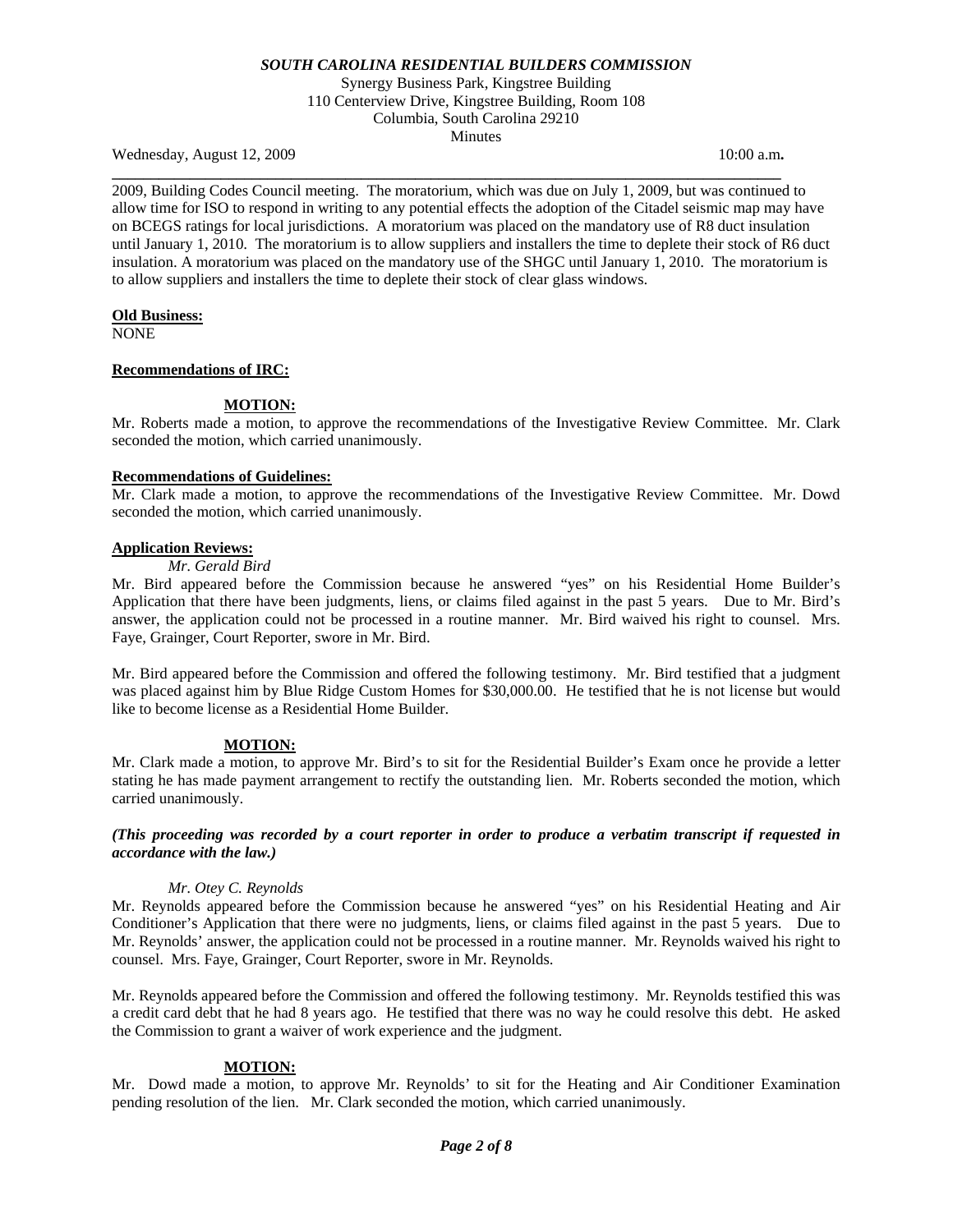Synergy Business Park, Kingstree Building 110 Centerview Drive, Kingstree Building, Room 108 Columbia, South Carolina 29210 Minutes

Wednesday, August 12, 2009 **10:00 a.m. 10:00 a.m. 10:00 a.m. 10:00 a.m.** 

#### *(This proceeding was recorded by a court reporter in order to produce a verbatim transcript if requested in accordance with the law.)*

**\_\_\_\_\_\_\_\_\_\_\_\_\_\_\_\_\_\_\_\_\_\_\_\_\_\_\_\_\_\_\_\_\_\_\_\_\_\_\_\_\_\_\_\_\_\_\_\_\_\_\_\_\_\_\_\_\_\_\_\_\_\_\_\_\_\_\_\_\_\_\_\_\_\_\_\_\_\_\_\_\_\_\_\_\_\_** 

### *Mr. Jimmy Franklin*

Mr. Franklin appeared before the Commission because he answered "yes" on his Residential Specialty Contractor's Application that he has been convicted of, pled guilty or nolo contendere to a criminal offense other than minor traffic violations. Due to Mr. Franklin answer, the application could not be processed in a routine manner. Mr. Franklin waived his right to counsel. Mrs. Faye Grainger, Court Reporter, swore in Mr. Franklin.

Mr. Franklin appeared before the Commission and offered the following testimony. Mr. Franklin testified that he was convicted three (3) years ago for Criminal Domestic Violence and he completed twenty-six (26) weeks of counseling.

## **MOTION:**

Mr. Roberts made a motion, to approve Mr. Franklin's Specialty Contractor's Application pending a letter stating that he has completed the twenty-six (26) weeks of counseling. Mr. Clark seconded the motion, which carried unanimously.

## *(This proceeding was recorded by a court reporter in order to produce a verbatim transcript if requested in accordance with the law.)*

## *Mr. Matthew D. Purvis*

Mr. Purvis appeared before the Commission requesting approval of his work experience. Mr. Purvis waived his right to counsel. Mrs. Faye Grainger, Court Reporter, swore in Mr. Purvis.

Mr. Purvis appeared before the Commission and offered the following testimony. Mr. Purvis testified that he has a degree in Construction Science and Management and two (2) years of working on commercial construction and he has worked for a architect whom has a general contractor's license. He testified that his work experience shows enough experience to be eligible to sit for the Residential Builder's Examination.

# **MOTION:**

Mr. Roberts made a motion, to approve Mr. Purvis to sit for the Residential Builder's Examination. Mr. Dillard seconded the motion, which carried unanimously.

# *(This proceeding was recorded by a court reporter in order to produce a verbatim transcript if requested in accordance with the law.)*

#### *Mr. Charles Manuel*

Mr. Manuel appeared before the Commission because he answered "yes" on his Residential Specialty Contractor's Application that he is delinquent with his child support obligations and "no" there were no judgments, liens, or claims filed against in the past 5 years. Due to Mr. Manuel's answers, the application could not be processed in a routine manner. Mr. Manuel waived his right to counsel. Mrs. Faye Grainger, Court Reporter, swore in Mr. Manuel.

Mr. Manuel appeared before the Commission and offered the following testimony. Mr. Manuel testified that he was delinquent in his child support obligations because his child is no longer in school and of legal age. He has paid Ten Thousand Dollars (\$10,000.00) on his child support and owes approximately Six Thousand Dollars (\$6,000.00) more. He has made payment arrangements to satisfy the lien of Thirteen Hundred Dollars (\$13,00.00).

# **MOTION:**

Mr. Davis made a motion, to approve Mr. Manuel's Specialty Contractor's Application. Mr. Clark seconded the motion, which carried unanimously.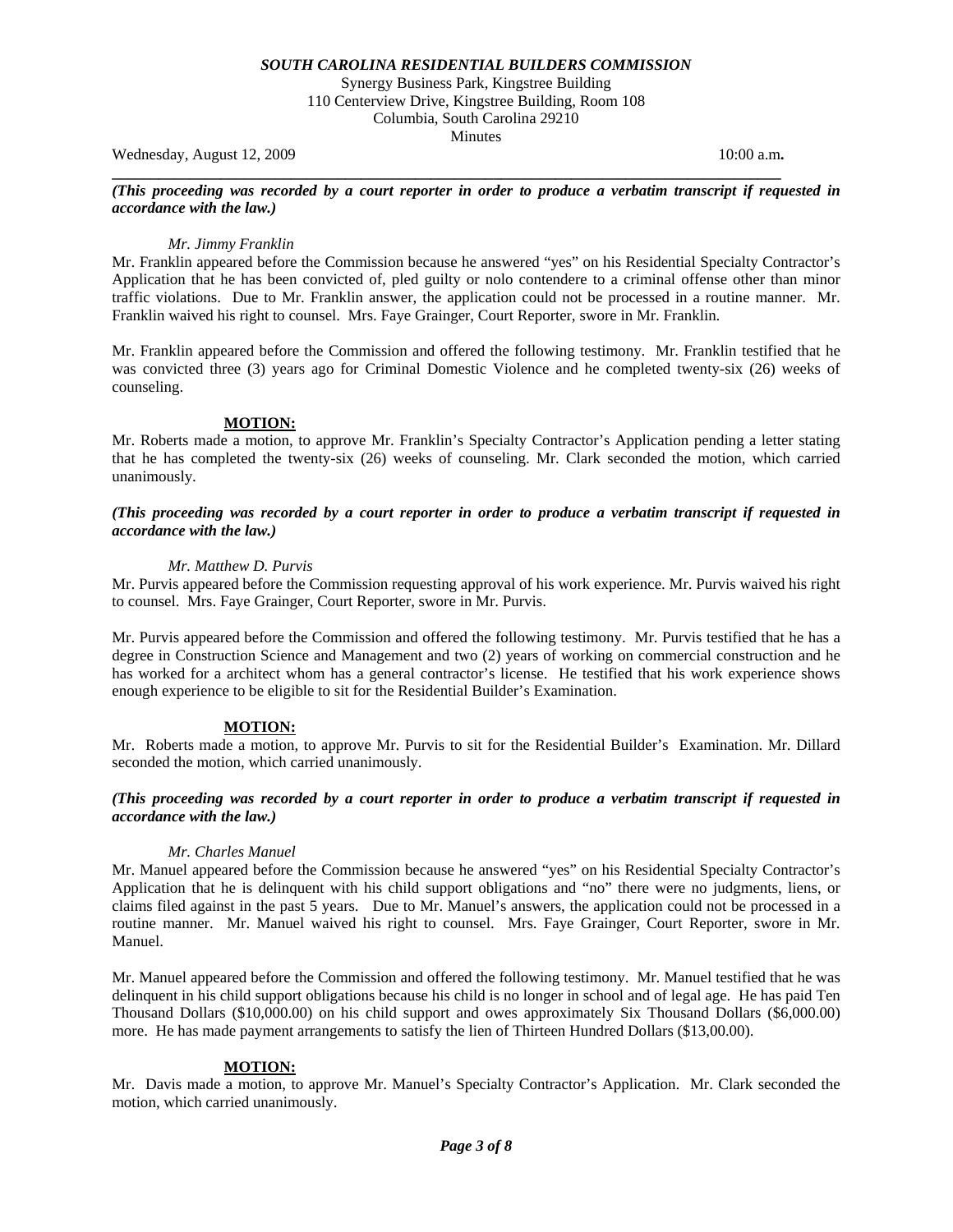Synergy Business Park, Kingstree Building 110 Centerview Drive, Kingstree Building, Room 108 Columbia, South Carolina 29210 Minutes

Wednesday, August 12, 2009 **10:00 a.m. 10:00 a.m. 10:00 a.m. 10:00 a.m.** 

#### *(This proceeding was recorded by a court reporter in order to produce a verbatim transcript if requested in accordance with the law.)*

**\_\_\_\_\_\_\_\_\_\_\_\_\_\_\_\_\_\_\_\_\_\_\_\_\_\_\_\_\_\_\_\_\_\_\_\_\_\_\_\_\_\_\_\_\_\_\_\_\_\_\_\_\_\_\_\_\_\_\_\_\_\_\_\_\_\_\_\_\_\_\_\_\_\_\_\_\_\_\_\_\_\_\_\_\_\_** 

## *Mr. David Thompson*

Mr. Thompson appeared before the Commission because he answered "yes" on his Residential Electrical Application that there was judgments, liens, or claims filed against in the past 5 years. Mr. Thompson's Residential Builder's license lapsed and a Cease and Desist was issued and a "Do Not Renew" was posted on his licensing file. Due to Mr. Thompson's answer, the application could not be processed in a routine manner. Mr. Thompson waived his right to counsel. Mrs. Faye, Grainger, Court Reporter, swore in Mr. Thompson.

Mr. Thompson appeared before the Commission and offered the following testimony. Mr. Thompson testified that that he has been in business since 1998. He had approximately Two Million Dollars in debt and he filed bankrupt. He has been discharged from Bankruptcy Court and his Residential Builder's License lapsed because he did not have the money at that time to renew it. A bond claim was filed against him and he has made arrangements to make restitution. He has passed the Electrical Examination, currently bonded and he is a Certified Building Inspector.

## **MOTION:**

Mr. Dowd made a motion to enter into executive session to seek legal advice. Mr. Clark seconded the motion, which carried unanimously. Mr. Dowd made a motion to come out of executive session. Mr. Roberts seconded the motion, which carried unanimously.

## **MOTION:**

Mr. Roberts made a motion, to approve Mr. Thompson's Residential Electrical Contractor's Application and Mr. Thompson must furnish a Ten Thousand Dollars (\$10,000.00) statutory bond. Mr. Davis seconded the motion, and the motion carried with one nay vote.

## *(This proceeding was recorded by a court reporter in order to produce a verbatim transcript if requested in accordance with the law.)*

# **MOTION:**

Mr. Dowd made a motion to enter into executive session to seek legal advice. Mr. Clark seconded the motion, which carried unanimously. Mr. Dowd made a motion to come out of executive session. Mr. Roberts seconded the motion, which carried unanimously.

#### **Reinstatements:**

 *Mr. Arnold Bell*  Not present. No action taken.

## *(This proceeding was recorded by a court reporter in order to produce a verbatim transcript if requested in accordance with the law.)*

#### *Mr. Christopher Hopkins*

Mr. Hopkins appeared before the Commission asking to have his Specialty Contractor's license reinstated. Mr. Hopkins waived his right to counsel. Mrs. Faye, Grainger, Court Reporter, swore in Mr. Hopkins. Mr. Hopkins license lapsed on June 30, 2009, and his filed was flagged "Do Not Renew" for an unresolved complaint.

Mr. Hopkins appeared before the Commission and offered the following testimony. Mr. Hopkins testified that he is awaiting the homeowner's attorney to review the release agreement. Once the agreement is signed he will released the funds to the homeowner. He testified that he never received a renewal notice.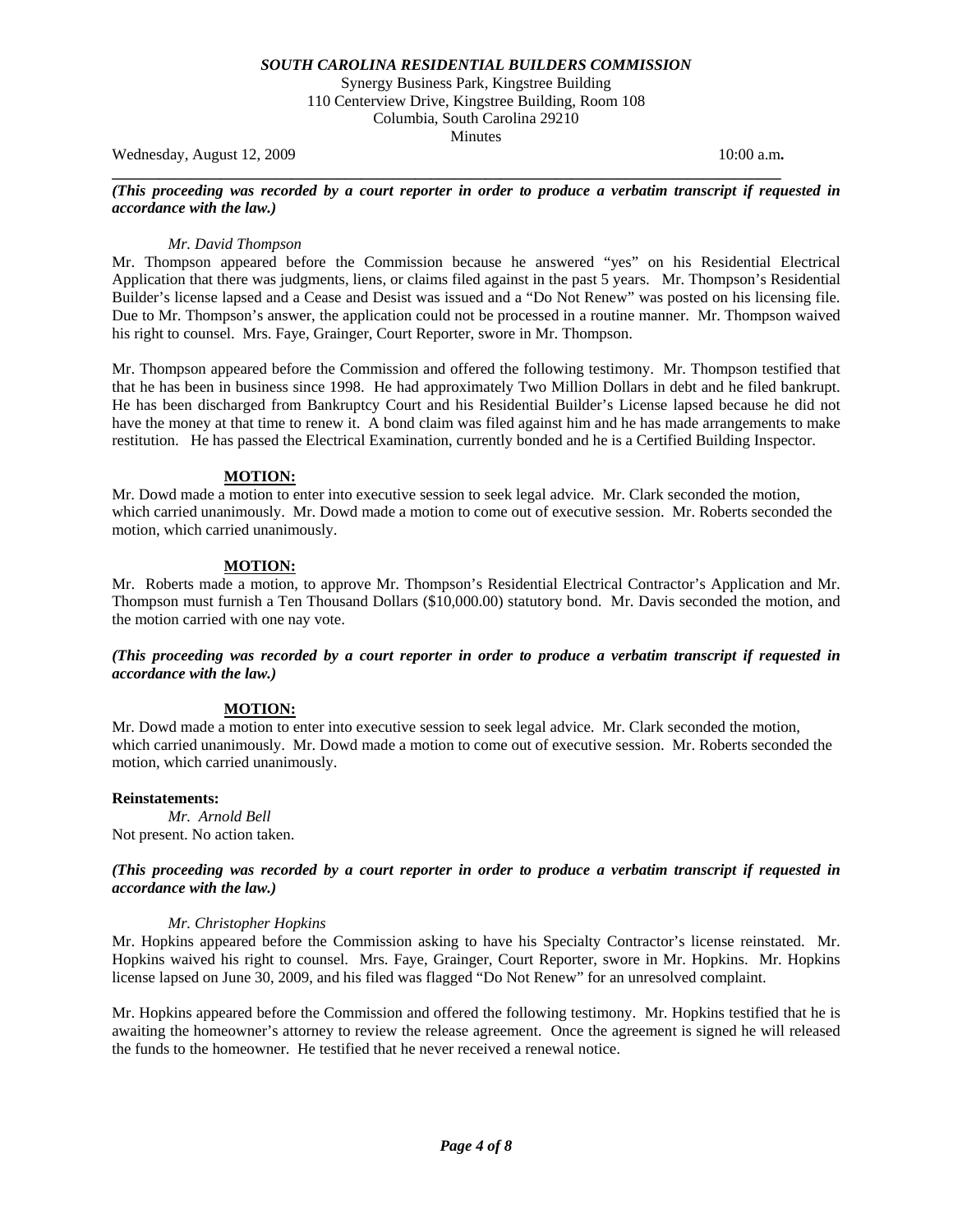Synergy Business Park, Kingstree Building 110 Centerview Drive, Kingstree Building, Room 108 Columbia, South Carolina 29210 **Minutes** 

Wednesday, August 12, 2009 **10:00 a.m. 10:00 a.m. 10:00 a.m. 10:00 a.m.** 

## **MOTION:**

Mr. Davis made a motion, to approve Mr. Hopkins's Specialty Contractor's Application once he provides proof that the compliant has been resolved. Mr. Dowd seconded the motion, which carried unanimously.

**\_\_\_\_\_\_\_\_\_\_\_\_\_\_\_\_\_\_\_\_\_\_\_\_\_\_\_\_\_\_\_\_\_\_\_\_\_\_\_\_\_\_\_\_\_\_\_\_\_\_\_\_\_\_\_\_\_\_\_\_\_\_\_\_\_\_\_\_\_\_\_\_\_\_\_\_\_\_\_\_\_\_\_\_\_\_** 

*(This proceeding was recorded by a court reporter in order to produce a verbatim transcript if requested in accordance with the law.)* 

 *Mr. Eddie C. Graham*  Not present. No Action Taken.

#### **Approval of Administrator's Officer's Recommendation for Bond Claims:**

*Mr. James Cato* 

## **MOTION**

Mr. Davis made a motion, to approve the bond claim against Mr. Cato. Mr. Roberts seconded the motion, which carried unanimously.

*(This proceeding was recorded by a court reporter in order to produce a verbatim transcript if requested in accordance with the law.)* 

 *Mr. Norman Hunter*  **MOTION**

Mr. Davis made a motion, to approve bond claim against Mr. Hunter. Mr. Clark seconded the motion, which carried unanimously.

*(This proceeding was recorded by a court reporter in order to produce a verbatim transcript if requested in accordance with the law.)* 

 *Mr. Everette Poston* 

# **MOTION**

Mr. Davis made a motion, to approve bond claims against Mr. Poston. Mr. Roberts seconded the motion, which carried unanimously.

*(This proceeding was recorded by a court reporter in order to produce a verbatim transcript if requested in accordance with the law.)* 

 *Mr. Michael Wilkerson* 

# **MOTION**

Mr. Davis made a motion, to approve bond claims against Mr. Wikerson. Mr. Dillard seconded the motion, which carried unanimously.

## *(This proceeding was recorded by a court reporter in order to produce a verbatim transcript if requested in accordance with the law.)*

 *Mr. Ted Smith* 

**MOTION**

Mr. Davis made a motion, to approve bond claims against Mr. Smith. Mr. Dowd seconded the motion, which carried unanimously.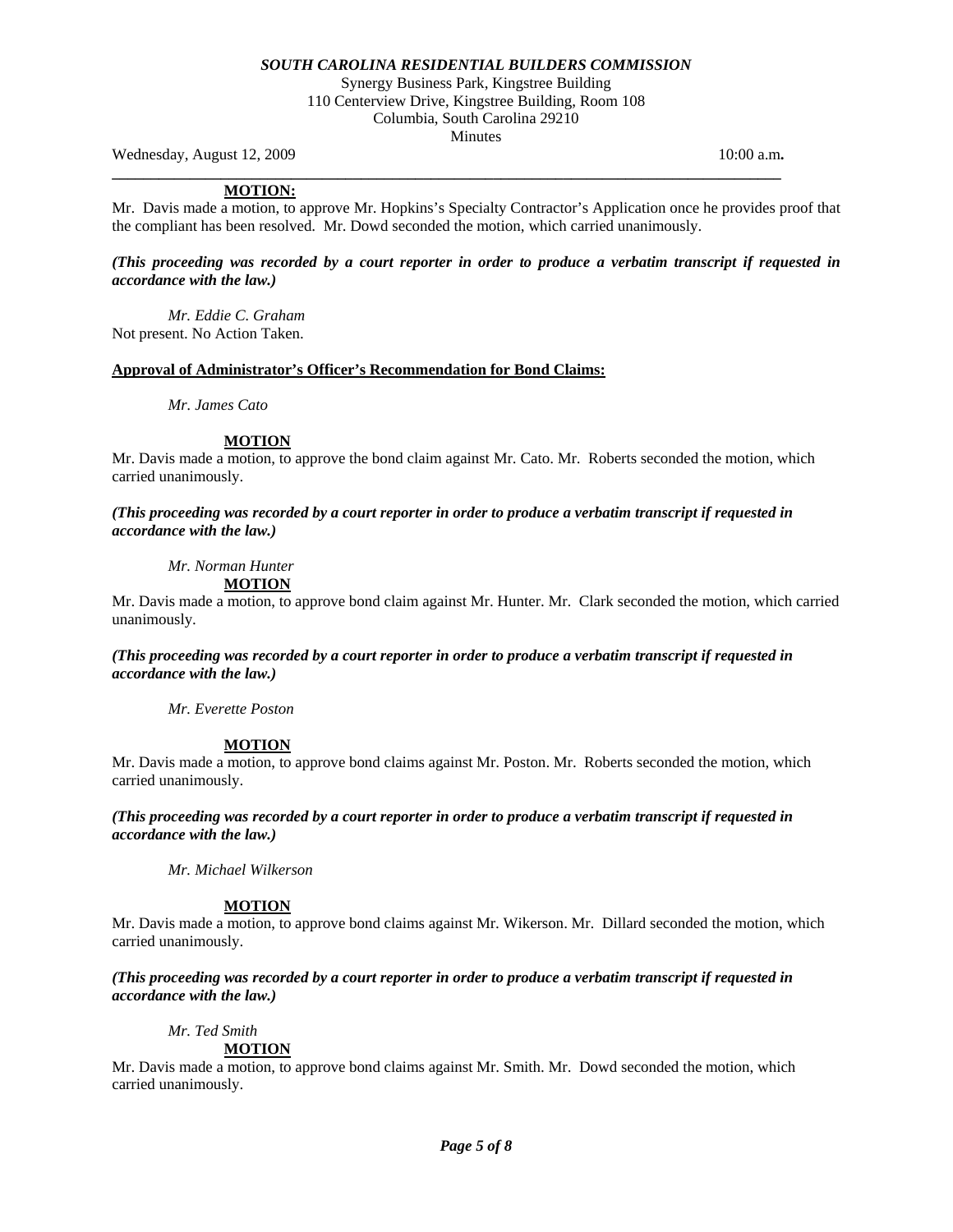Synergy Business Park, Kingstree Building 110 Centerview Drive, Kingstree Building, Room 108 Columbia, South Carolina 29210 **Minutes** 

Wednesday, August 12, 2009 **10:00 a.m. 10:00 a.m. 10:00 a.m. 10:00 a.m.** 

**Request For Hearing**

 *Mr. Larry Aldrich* 

Mrs. Suzanne Hawkins represented the state. Mr. Aldrich requested a full Evidentiary Hearing.

#### **MOTION**

Mr. Clark made a motion, to approve Mr. Aldrich's request for a full Evidentiary Hearing. Mr. Davis seconded the motion, which carried unanimously.

### *(This proceeding was recorded by a court reporter in order to produce a verbatim transcript if requested in accordance with the law.)*

**\_\_\_\_\_\_\_\_\_\_\_\_\_\_\_\_\_\_\_\_\_\_\_\_\_\_\_\_\_\_\_\_\_\_\_\_\_\_\_\_\_\_\_\_\_\_\_\_\_\_\_\_\_\_\_\_\_\_\_\_\_\_\_\_\_\_\_\_\_\_\_\_\_\_\_\_\_\_\_\_\_\_\_\_\_\_** 

#### **Approval of Hearing's Officer's Recommendation:**

Mr. Jamie Saxon, Advice Attorney

*Mr. James Rothert* 

Ms. Suzanne Hawkins represented the State. Mr. Rothert did not appear.

#### **MOTION**

Mr. Clark made a motion, to approve the Hearing Officer's Recommendation. Mr. Dowd seconded the motion, which carried unanimously.

*(This proceeding was recorded by a court reporter in order to produce a verbatim transcript if requested in accordance with the law.)* 

 *Mr. James Lewis* 

Ms. Suzanne Hawkins represented the State. Mr. Lewis did not appear.

#### **MOTION**

Mr. Davis made a motion, to approve the Hearing Officer's Recommendation. Mr. Clark seconded the motion, which carried unanimously.

*(This proceeding was recorded by a court reporter in order to produce a verbatim transcript if requested in accordance with the law.)* 

 *Mr. James Lewis* 

Ms. Suzanne Hawkins represented the State. Mr. Lewis did not appear.

#### **MOTION**

Mr. Davis made a motion, to approve the Hearing Officer's Recommendation. Mr. Clark seconded the motion, which carried unanimously.

*(This proceeding was recorded by a court reporter in order to produce a verbatim transcript if requested in accordance with the law.)* 

 *Mr. Robert Bonifay* 

Ms. Suzanne Hawkins represented the State. Mr. Bonifay did not appear.

#### **MOTION**

Mr. Davis made a motion, to approve the Hearing Officer's Recommendation. Mr. Clark seconded the motion, which carried unanimously.

*(This proceeding was recorded by a court reporter in order to produce a verbatim transcript if requested in accordance with the law.)*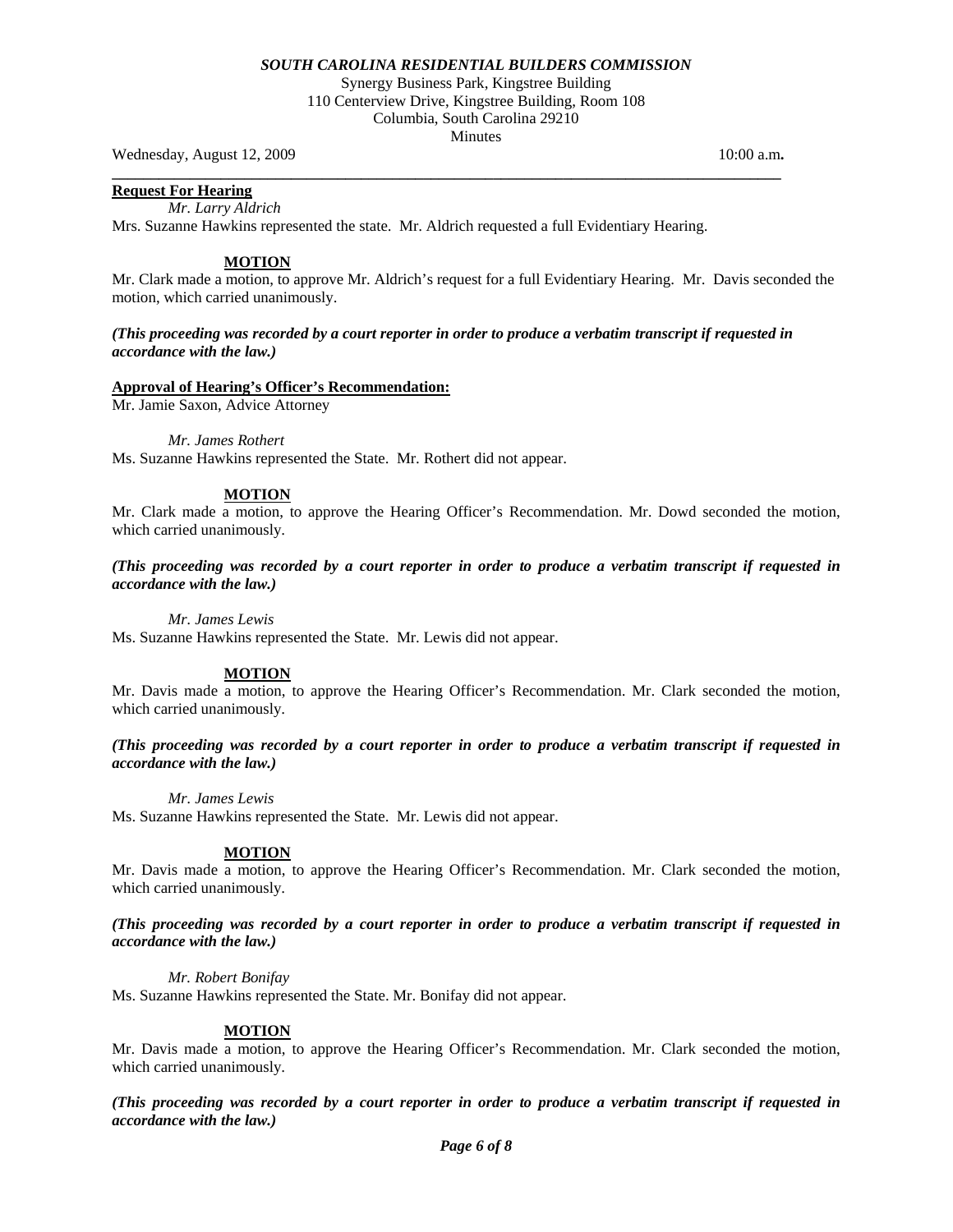Synergy Business Park, Kingstree Building 110 Centerview Drive, Kingstree Building, Room 108 Columbia, South Carolina 29210 **Minutes** 

Wednesday, August 12, 2009 **10:00 a.m. 10:00 a.m. 10:00 a.m. 10:00 a.m.** 

*Mr. Jorge Pacifico* 

Mrs. Christa Bell represented the State. Mr. Pacifico waived his right to counsel. Mrs. Faye, Grainger, Court Reporter, swore in Mr. Pacifico.

**\_\_\_\_\_\_\_\_\_\_\_\_\_\_\_\_\_\_\_\_\_\_\_\_\_\_\_\_\_\_\_\_\_\_\_\_\_\_\_\_\_\_\_\_\_\_\_\_\_\_\_\_\_\_\_\_\_\_\_\_\_\_\_\_\_\_\_\_\_\_\_\_\_\_\_\_\_\_\_\_\_\_\_\_\_\_** 

Mr. Pacifico appeared before the Commission and offered the following testimony. Mr. Pacifico testified that he does not dispute any of the charges but asked the Commission to be a little leniency with the fine.

# **MOTION**

Mr. Davis made a motion, to approve the Hearing Officer's Recommendation. Mr. Clark seconded the motion, which carried unanimously.

## *(This proceeding was recorded by a court reporter in order to produce a verbatim transcript if requested in accordance with the law.)*

## *Mr. William Madden*

Mrs. Christa Bell represented the State. Mr. Ken Hanson represented Mr. Madden. Mr. Clark requested to be recused. Mrs. Faye, Grainger, Court Reporter, swore in Mr. Madden.

Mrs. Bell requested that the Commission adopt the Hearing Officer's Recommendation.

Mr. Hanson stated that the Consent Agreement Mr. Madden entered into did not consent for the bond to be called upon. He asked the Commission to allow the six months Mr. Madden has not had a license be the suspension; allow Mr. Madden to take the code course; and the Twenty-Five Hundred Dollar (\$2,500.00) fine be reduced to One Thousand (\$1,000.00) Dollars.

# **MOTION**

Mr. Davis made a motion, to allow Mr. Madden to take the codes class; pay a fine of Twenty-Five Hundred Dollar (\$2500.00); and the period of November 2008 to present serve as the suspension. Mr. Clark seconded the motion, which carried unanimously.

# *(This proceeding was recorded by a court reporter in order to produce a verbatim transcript if requested in accordance with the law.)*

#### *Mr. Willie Lyles, Jr.*

Mrs. Christa Bell represented the State. Mr. Dwight Moore was present but had to leave to represent Mr. Lyles.

Mrs. Bell stated that Mr. Lyles has paid the fines and has taken some corrective actions to satisfy the complaints. Mr. Lyles has completed items C, D, F and A, B and E no action has been taken under number 9 Findings and Facts. All corrective actions have been completed on Ms. Joanna Wright's case.

# **MOTION**

Mr. Clark made a motion, to approve the Hearing Officer's Recommendation and within one week, Mr. Lyles must show proof that the remaining A, B and E has been completed. Staff must verify items C, D and F that they are covered under warranty. Mr. Dowd seconded the motion, which carried unanimously.

## *(This proceeding was recorded by a court reporter in order to produce a verbatim transcript if requested in accordance with the law.)*

#### **Public Comments:**

Mr. Charlie Ido invited the Commissioners to a visit at the Office of Investigations.

# **Date Of Next Meeting:**